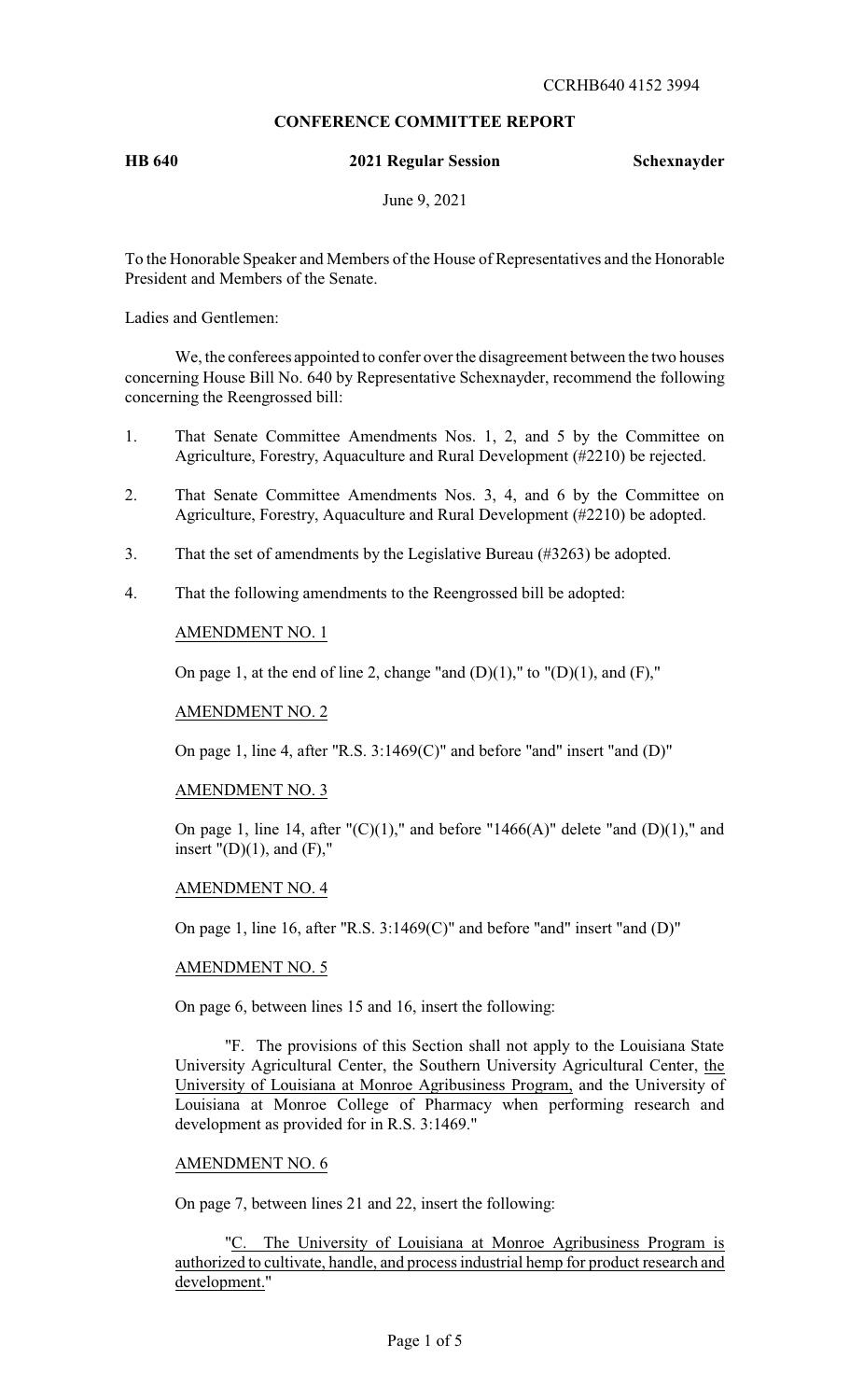AMENDMENT NO. 7

On page 7, at the beginning of line 22, change " $C$ ." to " $D$ ."

Respectfully submitted,

Representative Clay Schexnayder Senator Stewart Cathey Jr.

Representative Jack G. McFarland Senator Louie Bernard

Representative Caxerrick Travis Johnson Senator Barry Milligan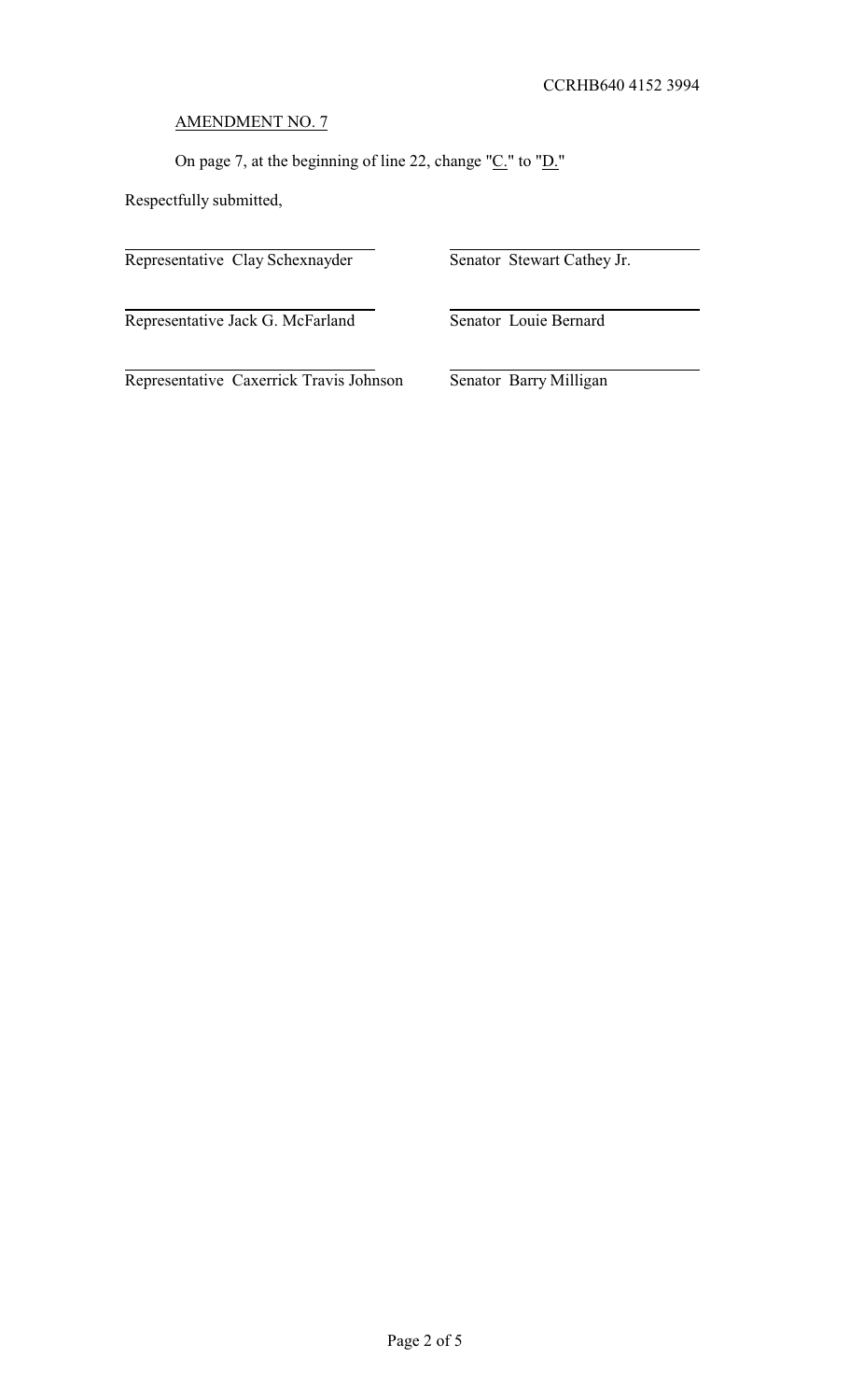#### DIGEST

The digest printed below was prepared by House Legislative Services. It constitutes no part of the legislative instrument. The keyword, one-liner, abstract, and digest do not constitute part of the law or proof or indicia of legislative intent. [R.S. 1:13(B) and 24:177(E)]

### **CONFERENCE COMMITTEE REPORT DIGEST**

**HB 640 2021 Regular Session Schexnayder**

## **Keyword and oneliner of the instrument as it left the House**

AGRICULTURAL COMMODITIES: Provides relative to industrial hemp

### **Report adopts Senate amendments to:**

1. Make technical changes.

### **Report rejects Senate amendments which would have:**

- 1. Authorized the University of Louisiana at Monroe Agribusiness Program to cultivate, handle, and process industrial hemp and industrial hemp seeds for research and development of new varieties.
- 2. Made technical changes.

#### **Report amends the bill to:**

- 1. Authorize the University of Louisiana at Monroe Agribusiness Program to cultivate, handle, and process industrial hemp for product research and development.
- 2. Exempt the Universityof Louisiana at Monroe Agribusiness Program from industrial hemp licensure requirements.
- 3. Make technical changes.

#### **Digest of the bill as proposed by the Conference Committee**

Present law authorizes industrial hemp grower licensees to cultivate, handle, and transport industrial hemp in the state.

Proposed law removes "handle", otherwise maintains present law, and further authorizes licensees to possess, store, trim, dry, and cure industrial hemp.

Present law provides for registration and label requirements for commercial feed.

Proposed law exempts commercial feedmanufactured and registered pursuant to consumable hemp regulations.

Present law requires licensure of contract carriers. Proposed law removes that requirement and creates a handler license.

Proposed law extends the timeframe to harvest approved industrial hemp from 15 days to 30 days.

Present law authorizes the La. Dept. of Agriculture and Forestry (LDAF) to detain, seize, destroy, or embargo any industrial hemp crop or product that exceeds the federally defined THC level for hemp.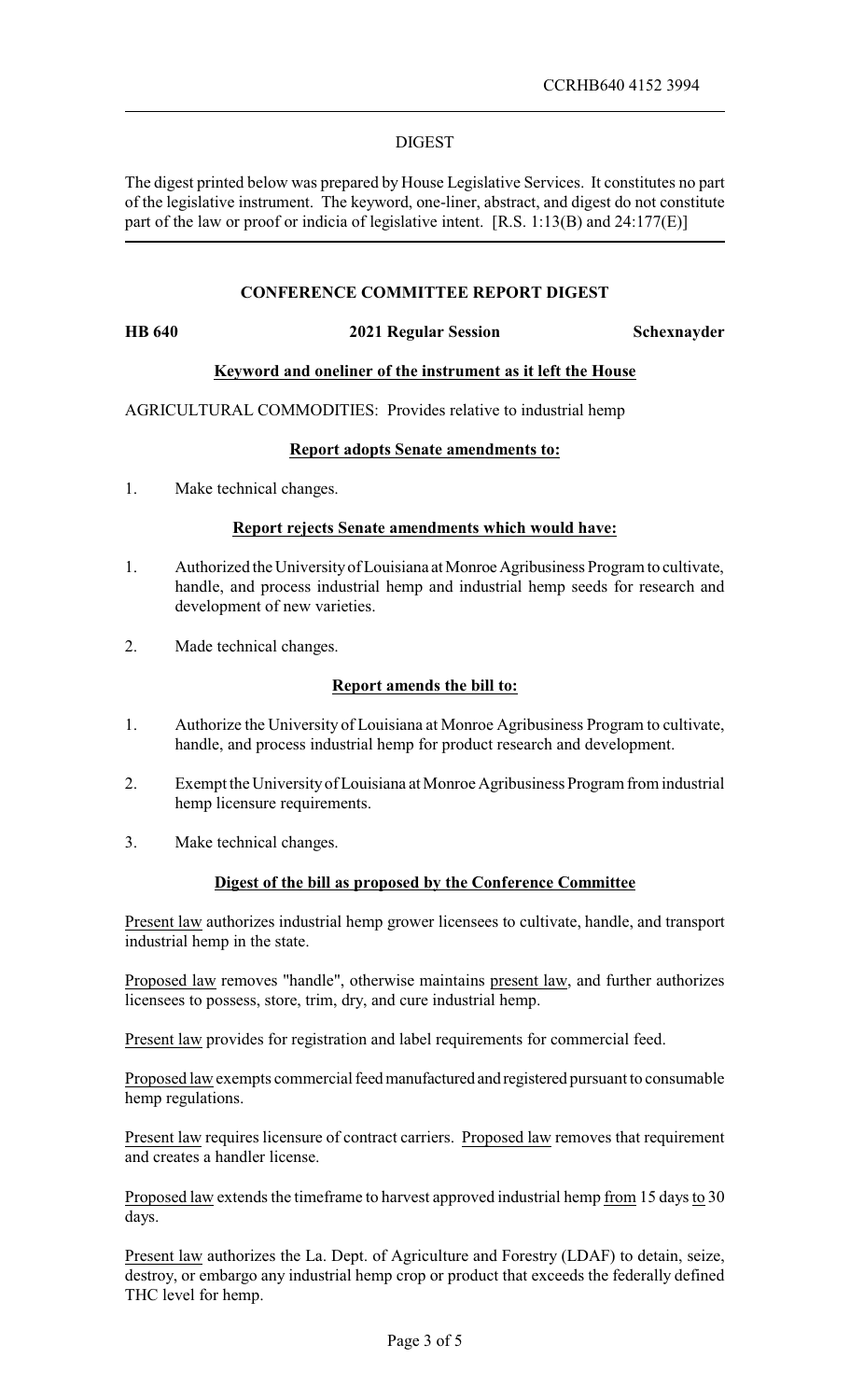Proposed law repeals present law.

Present law exempts the LSU Ag Center, the Southern University Ag Center, and the University of Louisiana at Monroe (ULM) College of Pharmacy from industrial hemp licensure requirements for the purpose of research and development.

Proposed law adds the ULM Agribusiness Program to present law.

Proposed law authorizes the University of La. at Monroe Agribusiness Program to cultivate, handle, and process industrial hemp for product research and development.

Proposed law requires all industrial hemp licensees whose intent is to perform research, except the universities exempted in present law, to submit an annual research plan to the LDAF. Further requires LDAF to adopt rules for performance based-sampling for those licensees.

Proposed law requires the LSU AgCenter to develop a centralized industrial hemp website in collaboration with regulatory agencies and stakeholders.

Proposed law changes "industrial hemp-derived CBD product" to "consumable hemp product" and provides that consumable hemp products are any industrial hemp-derived products that contain any cannabinoid, including CBD. Further provides that consumable hemp product includes commercial feed, pet products, and hemp floral material.

Proposed law requires that present law and proposed law dealing with consumable hemp products are preempted by any federal statute, federal regulation, or guidance from a federal government agency that is less restrictive than state law.

Proposed law establishes a consumable hemp processor license issued by the La. Dept. of Health (LDH) and establishes a fee schedule for the license.

Proposed law creates criminal penalties of not less than one year nor more than 20 years imprisonment at hard labor and a fine of not more than \$50,000 for processing consumable hemp products without a license.

Present law prohibits processing or selling any part of hemp for inhalation, except hemp rolling papers.

Proposed law removes the prohibition on processing hemp for inhalation.

Present law prohibits processing or selling any food or beverage containing CBD unless the FDA approves CBD as a food additive. Proposed law removes that prohibition.

Present law prohibits any CBD products that contain any active pharmaceutical ingredient other than cannabidiol. Proposed law exempts products intended for topical application from the prohibition.

Proposed law provides that consumable hemp products cannot contain a total delta-9 THC concentration of more than 0.3% nor a total THC concentration of more than 1% on a dry weight basis.

Proposed law prohibits consumable hemp products from containing any cannabinoid that is not naturally occurring.

Proposed law defines THC as a combination of tetrahydrocannabinol and tetrahydrocannabinolic acid.

Proposed law requires any floral hemp material to be contained in tamper-evident packaging and not be labeled or marketed for inhalation.